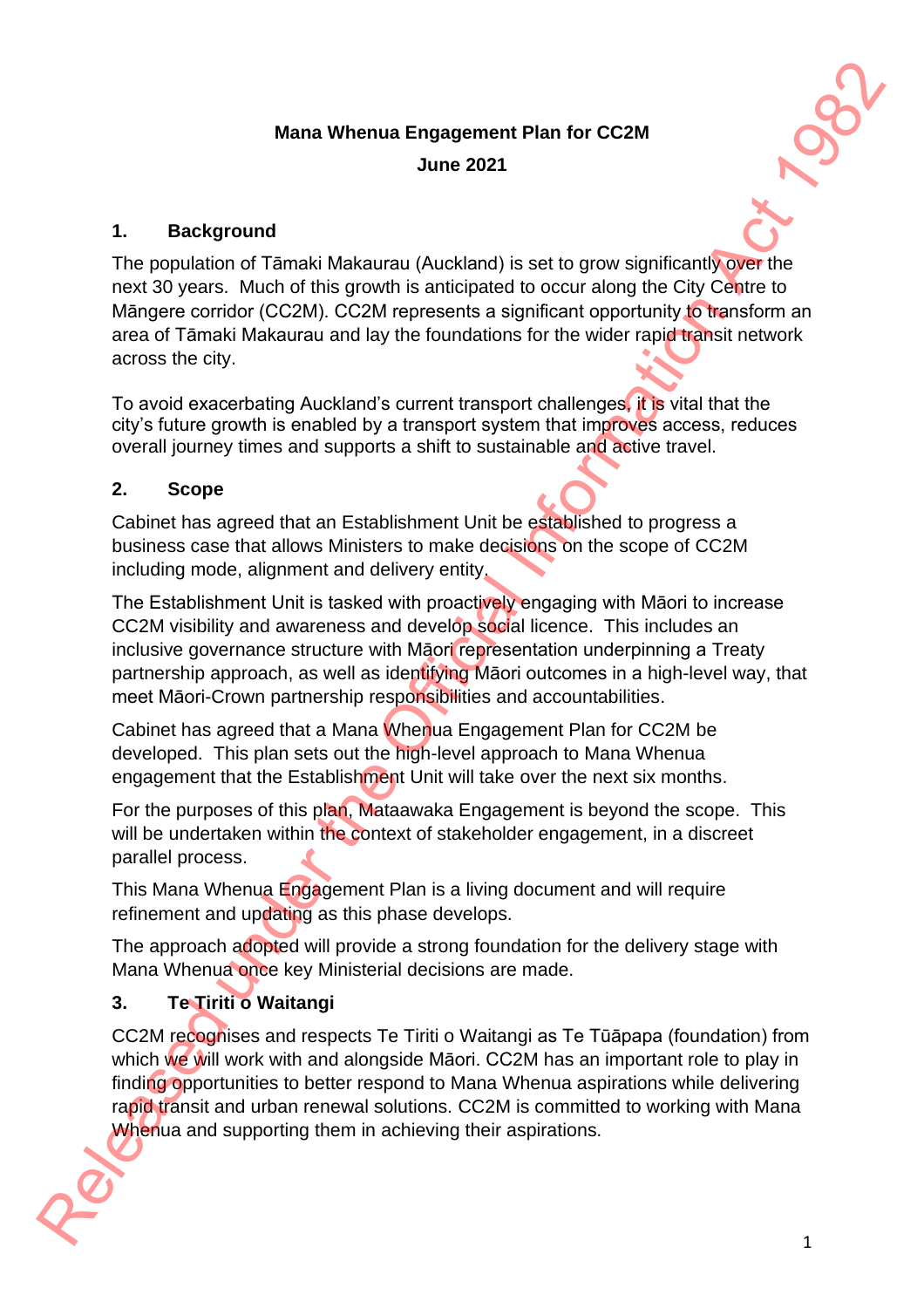| into the CC2M as the project enters the delivery phase. | licence. This will provide them with a powerful platform to integrate their aspirations.                                                                                                                                                                        |
|---------------------------------------------------------|-----------------------------------------------------------------------------------------------------------------------------------------------------------------------------------------------------------------------------------------------------------------|
| principles:                                             | CC2M will actively work alongside Mana Whenua using the following Treaty                                                                                                                                                                                        |
| Partnership                                             | We will act reasonably and honourably<br>and in good faith                                                                                                                                                                                                      |
| Participation                                           | We will provide for opportunities to<br>participate in processes to explore<br>opportunities                                                                                                                                                                    |
| Protection                                              | We will take positive steps to ensure<br>that Māori interests are protected as<br>appropriate                                                                                                                                                                   |
|                                                         | Management Act 1991, Ngā Mana Whenua o Tāmaki Makaurau Collective Redress<br>Act 2014, the Marine and Coastal Area Act (Takutai Moana) Act 2011 and individual                                                                                                  |
| of CC2M.<br>approach.                                   | tribal settlements, genuine partnership with Mana Whenua is critical to the success<br>15 Mana Whenua groups with territorial affiliations and customary interests across<br>the CC2M project have been identified and will be engaged with using the following |
| <b>CC2M approach with Mana Whenua</b>                   |                                                                                                                                                                                                                                                                 |
| 4.                                                      | The following principles are drawn from Te Ara Kotahi: the Māori Strategy for Waka<br>Kotahi which provides strategic direction on how to work with and respond to Māori<br>have been well tested within the Tāmaki Makaurau context with Mana Whenua.          |
| Ngā Whāinga: Objectives for Mana Whenua Engagement      | and Auckland Transport's Maori Engagement Framework. Both of these frameworks                                                                                                                                                                                   |
|                                                         | 'Mahia te mahi hei painga mō te iwi' nā Te Puea Herangi                                                                                                                                                                                                         |
|                                                         | 'Work for the betterment of the people' said by Te Puea Herangi                                                                                                                                                                                                 |
| The objectives are for CC2M to:                         |                                                                                                                                                                                                                                                                 |
| partners;                                               | Establish strong enduring relationships with Mana Whenua who are influential                                                                                                                                                                                    |
| • Inform and empower Mana Whenua in CC2M;               | Identify high level aspirations, opportunities, challenges and risks for Mana                                                                                                                                                                                   |

### **4. CC2M approach with Mana Whenua**

### **Ngā Whāinga: Objectives for Mana Whenua Engagement**

- Establish strong enduring relationships with Mana Whenua who are influential partners;
- **Inform and empower Mana Whenua in CC2M;** 
	- Identify high level aspirations, opportunities, challenges and risks for Mana Whenua. This will set the platform for the delivery phase once further Cabinet decisions are made.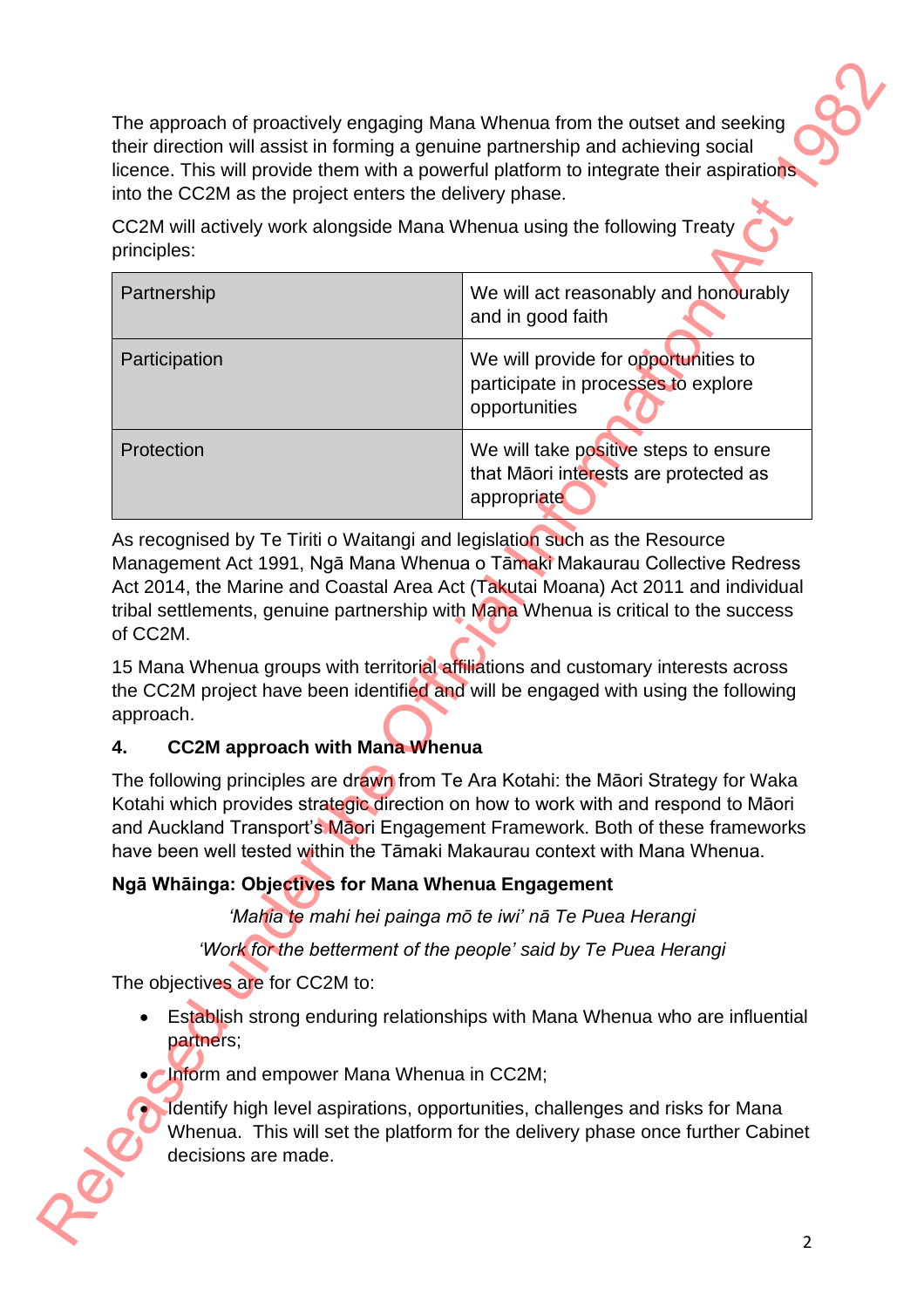#### *Figure 1: Ngā Uara: Values*

| <b>Values</b>                                                                                                                                  | <b>Description</b>                                                                                                                                                                                                                                                                         |
|------------------------------------------------------------------------------------------------------------------------------------------------|--------------------------------------------------------------------------------------------------------------------------------------------------------------------------------------------------------------------------------------------------------------------------------------------|
| Rangatiratanga<br>Manaakitanga                                                                                                                 | We recognise and respect the individual<br>autonomy and authority of Mana<br>Whenua Entities. We respect each<br>other as partners and therefore value<br>each other's aspirations, positions, roles<br>and expertise.<br>Exercise care and the work we do<br>should be mana enhancing and |
|                                                                                                                                                | supportive.                                                                                                                                                                                                                                                                                |
| Kaitiakitanga                                                                                                                                  | We recognise that the environment is a<br>taonga that must be managed carefully.<br>We also recognise that Māori have a<br>responsibility and obligation of care over<br>their communities and environments                                                                                |
| Whanaungatanga                                                                                                                                 | We foster meaningful and enduring<br>relationships based on good faith,<br>mutual respect, understanding and<br>trust.                                                                                                                                                                     |
| Te Tiriti o Waitangi                                                                                                                           | We recognise, respect and uphold the<br>principles of Te Tiriti o Waitangi.                                                                                                                                                                                                                |
| Mana o te Reo Māori                                                                                                                            | Te Reo Māori is a taonga and highly<br>valued. We will be guided by Mana<br>Whenua in actively promoting Te Reo<br>Māori                                                                                                                                                                   |
| Ngā Matapono: Principles for Engaging with Mana Whenua<br>Māori and appropriate cultural considerations.<br>Figure 2: Ngā Matapono: Principles | Engagement with Mana Whenua will be undertaken in accordance with tikanga                                                                                                                                                                                                                  |
| <b>Principles</b>                                                                                                                              | <b>Description</b>                                                                                                                                                                                                                                                                         |
| Rangatira ki te Rangatira                                                                                                                      | Give particular respect and regard to<br>the level of conversations we will be<br>having and ensure we have the<br>appropriate people in the room to                                                                                                                                       |

### **Ngā Matapono: Principles for Engaging with Mana Whenua**

*Figure 2: Ngā Matapono: Principles*

| <b>Principles</b>         | <b>Description</b>                                                                                                                                                          |
|---------------------------|-----------------------------------------------------------------------------------------------------------------------------------------------------------------------------|
| Rangatira ki te Rangatira | Give particular respect and regard to<br>the level of conversations we will be<br>having and ensure we have the<br>appropriate people in the room to<br>address any issues. |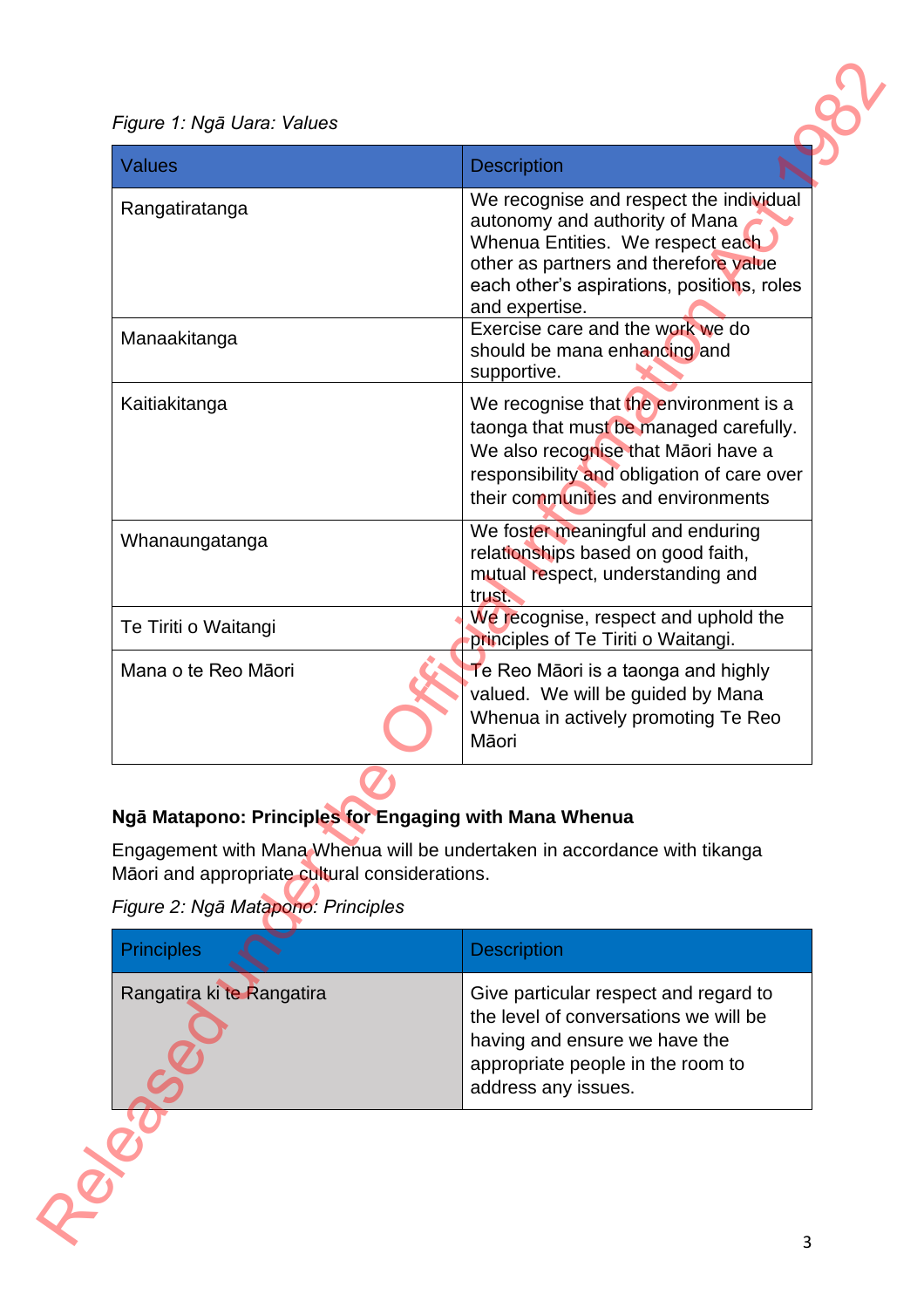| Kanohi ki te kanohi                            | Where possible, engagement will be<br>face to face or bought online if there is<br>an elevation in Covid alert levels.                                                                                                                          |
|------------------------------------------------|-------------------------------------------------------------------------------------------------------------------------------------------------------------------------------------------------------------------------------------------------|
| Whakapono                                      | Build trust by working together.                                                                                                                                                                                                                |
| Tikanga and Kawa                               | Acknowledgement, understanding and<br>adherence to kawa (protocols), tikanga<br>(customs).                                                                                                                                                      |
| Tauututu                                       | Provide opportunity for Mana Whenua<br>to participate in the process and engage<br>their own specialist where required, who<br>will be able to provide them with timely<br>expert advice.                                                       |
| Huna Kore                                      | Adopt a 'no surprise' approach to<br>engagement, which will ensure                                                                                                                                                                              |
|                                                | information flows both ways.                                                                                                                                                                                                                    |
| Manarite<br><b>Desired Outcomes</b>            | Cultivate a culture whereby everyone's<br>input is valued and should be treated<br>with respect.                                                                                                                                                |
| Whenua.<br>Figure 3: Desired outcomes for CC2M | The following desired outcomes (informed from numerous hui and fora with Mana<br>Whenua in Tāmaki Makaurau in Central and Local Government settings) will be<br>considered during this phase and will set the foundation for delivery with Mana |
| <b>Outcome</b>                                 | <b>Desired outcome description</b>                                                                                                                                                                                                              |
| Genuine Partnership                            | Establishment of authentic and lasting<br>relationships including a Māori<br>perspective in governance and<br>decision-making as recognised by Te<br>Tiriti o Waitangi                                                                          |
|                                                | Provides Mana Whenua with the ability<br>to influence key decisions as partners<br>through the project                                                                                                                                          |

#### **Desired Outcomes**

| Figure 3: Desired outcomes for CC2M |  |  |  |
|-------------------------------------|--|--|--|
|                                     |  |  |  |

| <b>Outcome</b>      | <b>Desired outcome description</b>                                                                                                                                     |
|---------------------|------------------------------------------------------------------------------------------------------------------------------------------------------------------------|
| Genuine Partnership | Establishment of authentic and lasting<br>relationships including a Māori<br>perspective in governance and<br>decision-making as recognised by Te<br>Tiriti o Waitangi |
|                     | Provides Mana Whenua with the ability<br>to influence key decisions as partners<br>through the project                                                                 |
|                     | Drives positive social, cultural<br>environmental and economic outcomes<br>for Māori                                                                                   |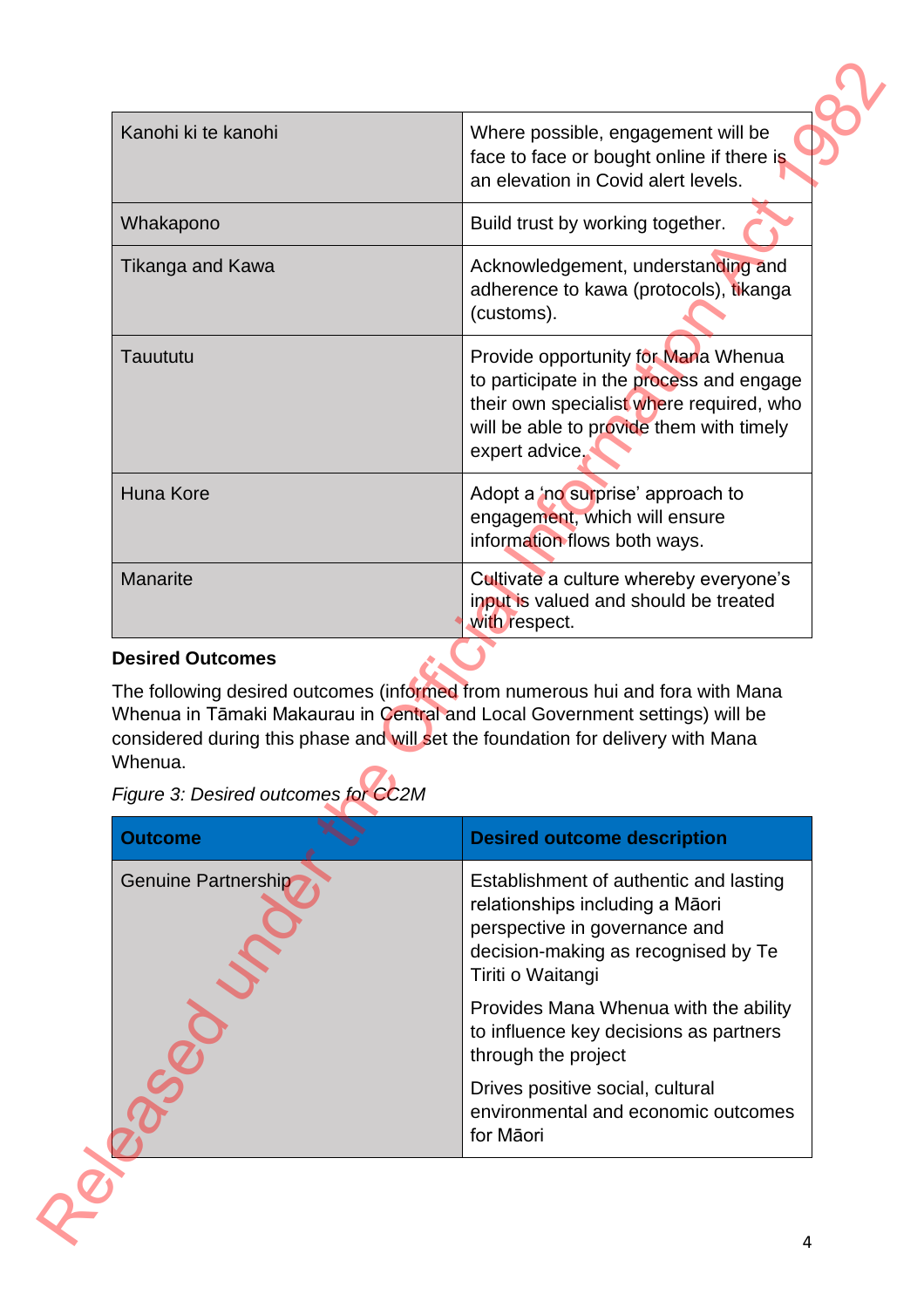|                                               | Engaging Mana Whenua early to build<br>social licence/awareness and<br>understanding of the project                                                              |
|-----------------------------------------------|------------------------------------------------------------------------------------------------------------------------------------------------------------------|
|                                               | Mana Whenua resourced appropriately<br>for discussions                                                                                                           |
| Mana Whenua Leadership                        | Enabling Mana Whenua to have<br>rangatira to rangatira discussions and<br>provide direction on the incorporation of<br>their aspirations into CC2M               |
|                                               | Empowerment/rangatiratanga                                                                                                                                       |
|                                               | Creating social benefits such as<br>employment and economic<br>opportunities                                                                                     |
| Kaitiakitanga                                 | Aligns the principles of CC2M with the<br>concept of kaitiakitanga                                                                                               |
|                                               | Maintains the relationship that Mana<br>Whenua have with the whenua and their<br>responsibility as kaitiaki                                                      |
|                                               | Preservation of environmental taonga<br>and landmarks                                                                                                            |
|                                               | Avoiding, remedy or mitigate harmful<br>impacts                                                                                                                  |
|                                               | Improve mauri of the environment                                                                                                                                 |
| Promoting Tāmaki Makaurau                     | The ability of Mana Whenua to<br>incorporate ngā kōrero tuku iho as<br>cultural anchors to create a unique<br>cultural perspective and sense of place<br>in CC2M |
|                                               | Te reo Māori in the public realm                                                                                                                                 |
| 5. CC2M Outcomes and Māori outcomes alignment |                                                                                                                                                                  |
| matrixed with the CC2M outcomes as:           | From extensive engagement with Mana Whenua in local government and central<br>government settings the Māori outcomes at a high level can be described when       |
|                                               |                                                                                                                                                                  |
|                                               |                                                                                                                                                                  |

### **5. CC2M Outcomes and Māori outcomes alignment**

From extensive engagement with Mana Whenua in local government and central government settings the Māori outcomes at a high level can be described when matrixed with the CC2M outcomes as: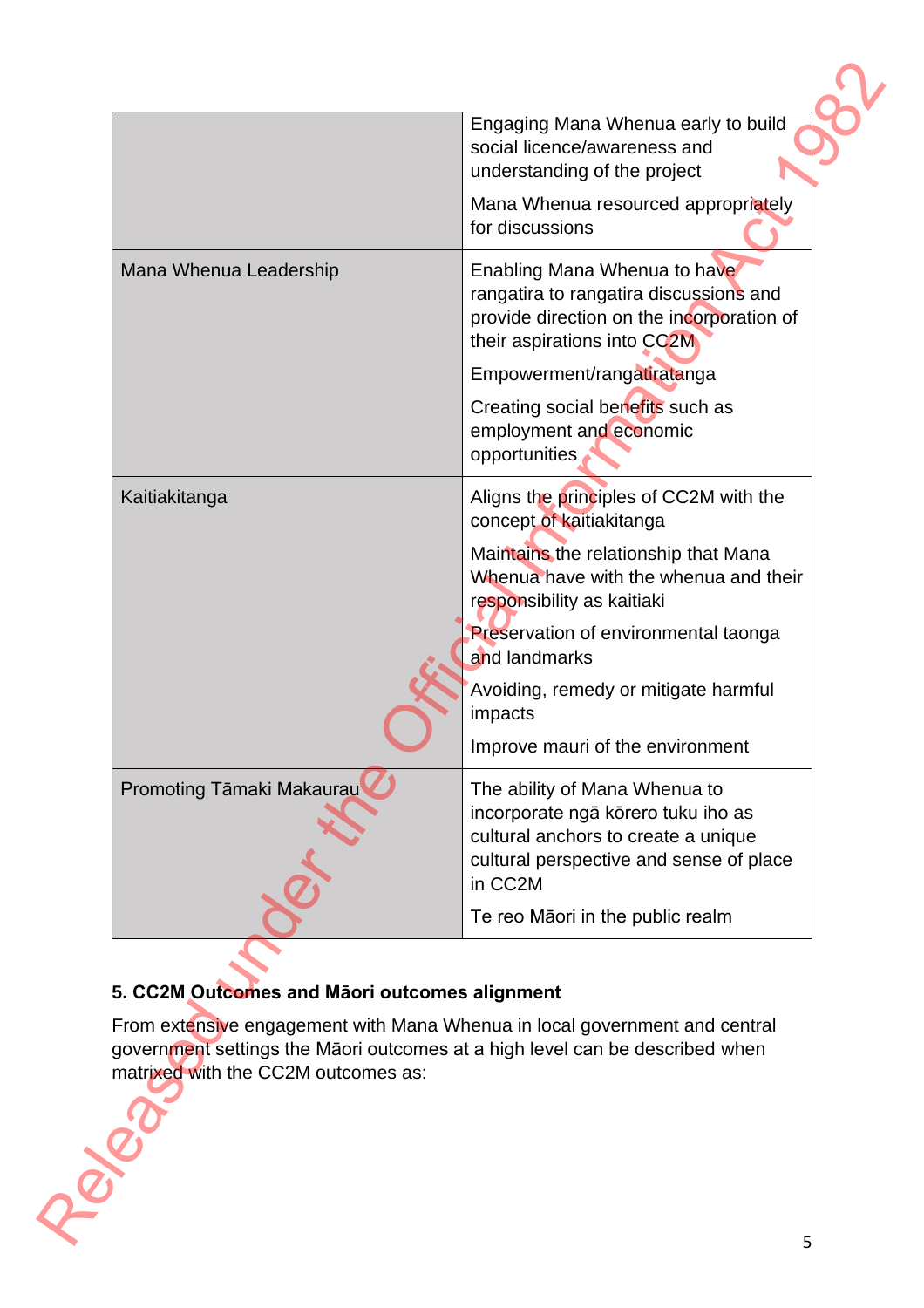|  |  | Figure 4: CC2M and Māori outcomes alignment |  |
|--|--|---------------------------------------------|--|
|  |  |                                             |  |

| <b>CC2M Outcomes</b>       | <b>Mäori Outcomes Alignment</b>                                                                                                                                                                                                                                                                                                                                                                                                                      |
|----------------------------|------------------------------------------------------------------------------------------------------------------------------------------------------------------------------------------------------------------------------------------------------------------------------------------------------------------------------------------------------------------------------------------------------------------------------------------------------|
| Access and Integration     | Deliver patronage and improved<br>access to employment and<br>education for Māori<br>Achieve better transport and<br>urban renewal outcomes<br>alongside Mana Whenua<br>Reconnect Māori communities to<br>their marae, whare karakia,<br>kohanga reo and Kura Kaupapa<br>Māori                                                                                                                                                                       |
| Environment                | <b>Ensure Mana Whenua</b><br>knowledge about natural<br>environments and sites of<br>significance is incorporated into<br>planning and design to deliver<br>sustainable environmental<br>outcomes.<br>Build patronage for CC2M<br>maximising the use of a safer<br>and more sustainable transport<br>mode and reducing reliance on<br>private vehicles;<br>Work with Mana Whenua to<br>provide better than expected<br>outcomes for the environment. |
| Experience                 | Ensure Mana Whenua values<br>regarding services standards,<br>experience and safety are fed<br>into the process to achieve<br>better customer experience<br>outcomes.<br>Incorporate Māori culture into<br>solutions and service and<br>promote the use of te reo Māori.                                                                                                                                                                             |
| <b>Urban and Community</b> | Incorporate Mana Whenua<br>history and culture into the<br>urban design and planning<br>process to develop clear sense                                                                                                                                                                                                                                                                                                                               |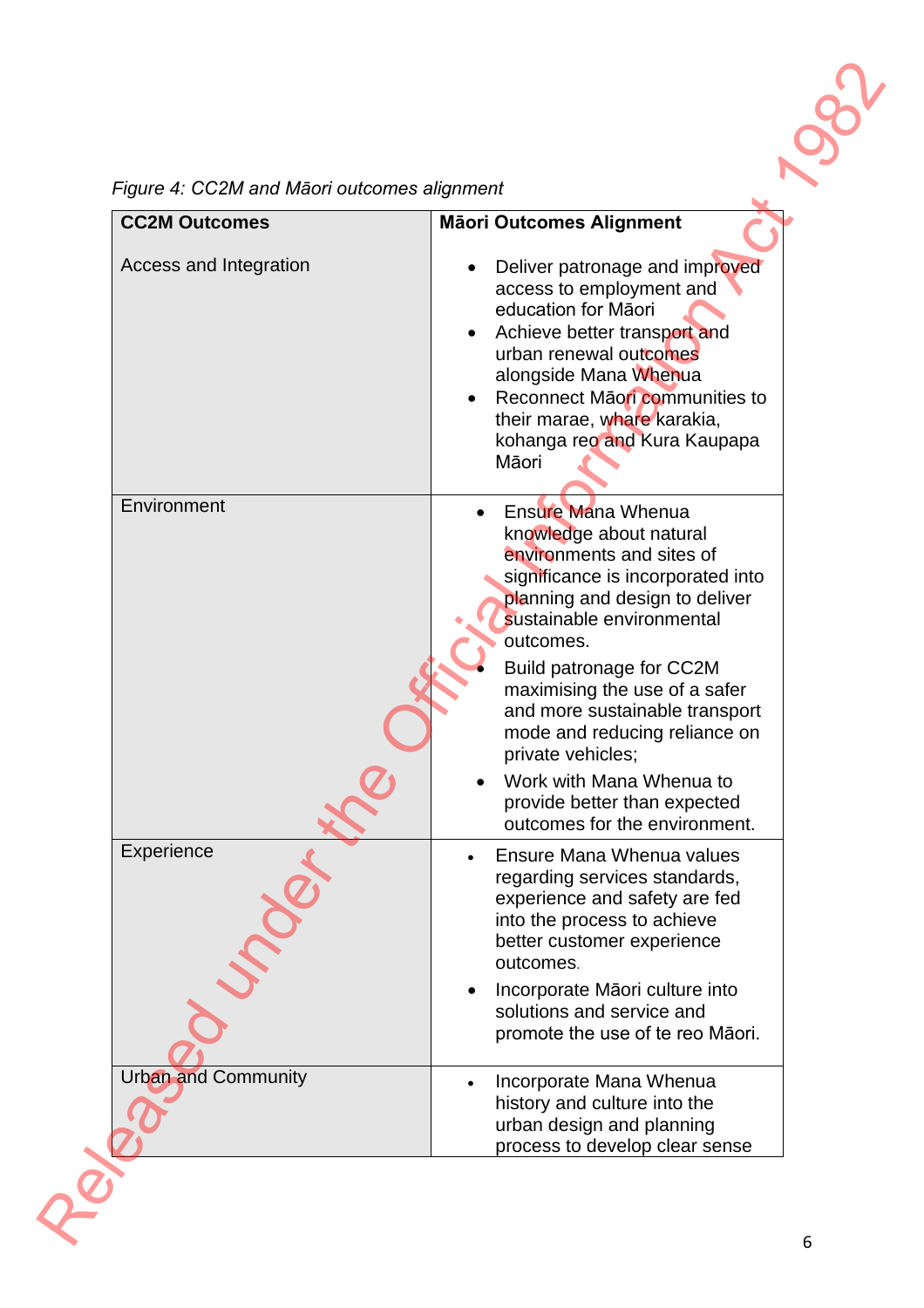|                                                    | of space and a rich cultural<br>identity.                                                                                                                                                                                                                                                                                                      |
|----------------------------------------------------|------------------------------------------------------------------------------------------------------------------------------------------------------------------------------------------------------------------------------------------------------------------------------------------------------------------------------------------------|
| Value for Money                                    | Engage Mana Whenua as<br>genuine partners to develop<br>solutions and address issues to<br>optimise delivery time and costs.<br>Identify and incorporate ongoing<br>cultural, social and economic<br>opportunities that will provide<br>improved outcomes and value for<br>their communities <sup>*</sup>                                      |
| 6. Mana Whenua                                     |                                                                                                                                                                                                                                                                                                                                                |
| importance under the Resource Management Act 1991. | In the Tāmaki Makaurau context, Mana Whenua means the original inhabitants who<br>have customary and territorial rights over land and natural resources. Their spiritual<br>and cultural relationship with the environment is recognised as a matter of national                                                                               |
| This includes their relationship with their:       |                                                                                                                                                                                                                                                                                                                                                |
| Waahi tapu (sacred sites);                         |                                                                                                                                                                                                                                                                                                                                                |
| Taonga (treasures);                                |                                                                                                                                                                                                                                                                                                                                                |
| Water (Wai Māori - fresh water);                   |                                                                                                                                                                                                                                                                                                                                                |
| Whenua (land); and                                 |                                                                                                                                                                                                                                                                                                                                                |
| Moana (Sea).                                       |                                                                                                                                                                                                                                                                                                                                                |
| through their respective tribal entities and are:  | There are currently 19 iwi (tribal) authorities recognised by Auckland Council as<br>having an historical interest in Tamaki Makaurau, however we are taking more<br>targeted approach with 15 Mana Whenua in CC2M area. They will be engaged                                                                                                  |
| Ahiwaru and Waikato-Tainui.                        | Ngāi Tai ki Tāmaki; Ngāti Maru; Ngāti Pāoa; Ngāti Tamaoho; Ngāti Tamaterā; Ngāti<br>Te Ata; Ngāti Whanaunga; Ngāti Whātua o Kaipara; Ngāti Whātua Ōrākei; Te Ākitai<br>Waiohua; Te Kawerau ā Maki; Te Patukirikiri; Te Rūnanga o Ngāti Whātua, Te                                                                                              |
| <b>Mana Whenua Governance</b>                      |                                                                                                                                                                                                                                                                                                                                                |
|                                                    | We know from previous experience, gained from our involvement on projects such<br>as East West Connections and Additional Harbour Crossing, engaging with Mana<br>Whenua governance through their respective Chairs is critical to the engagement<br>process. The level of conversation will be different from that with operational kaitiaki. |
|                                                    |                                                                                                                                                                                                                                                                                                                                                |

#### **6. Mana Whenua**

- Waahi tapu (sacred sites);
- Taonga (treasures);
- Water (Wai Māori fresh water);
- Whenua (land); and
- Moana (Sea).

### **Mana Whenua Governance**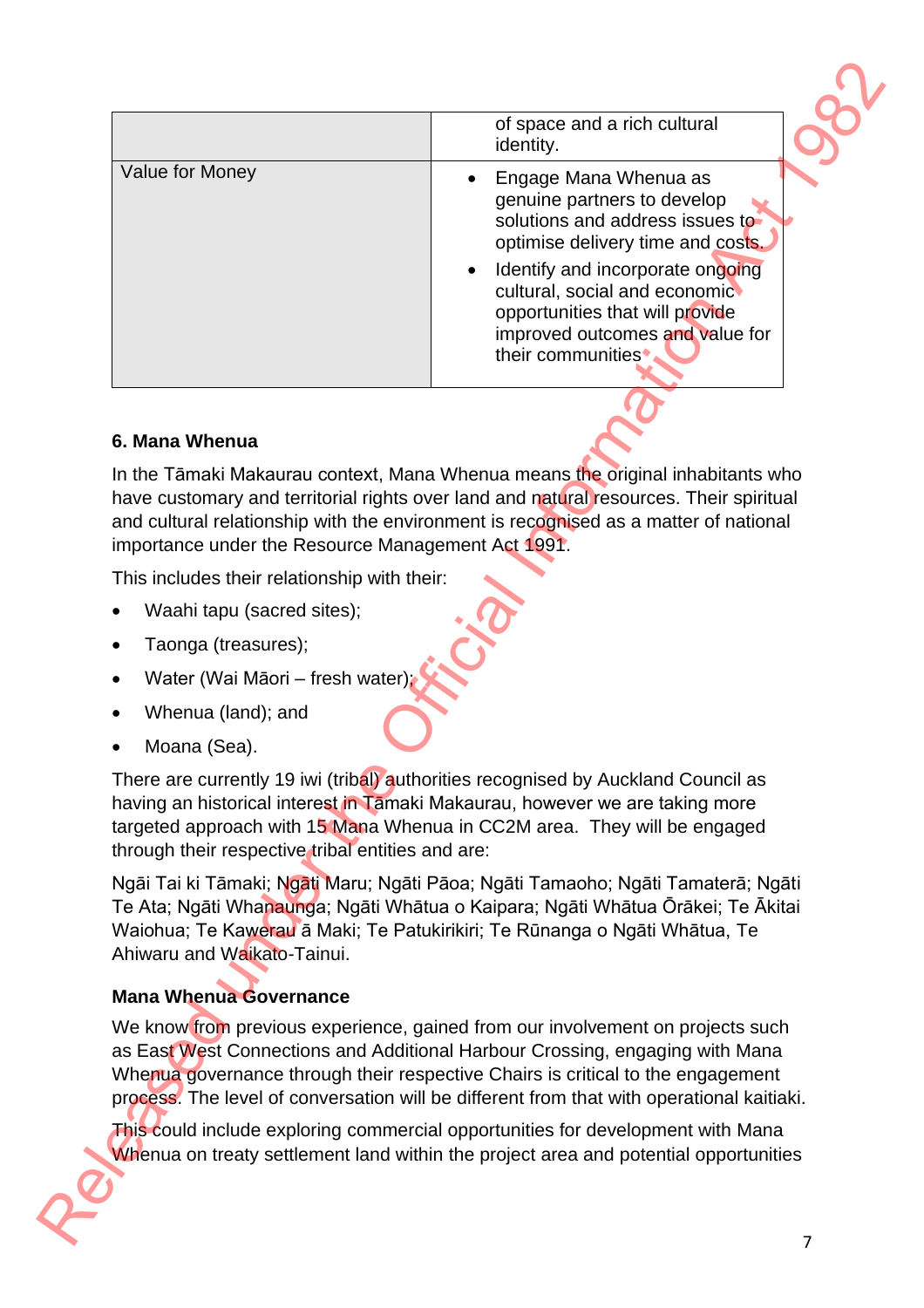through the Right of First Refusal (RFR) mechanism in the Tāmaki Makaurau Collective or through individual settlements.

Experience also suggests an interest in enabling procurement processes for improving employment opportunities for their tribal members.

We are proposing to firstly engage with the 15 Mana Whenua Chairs and will seek their direction on how they wish to be engaged whether it be on an individual or collective basis. As described in Figures 1-3 above, we will be taking a kanohi ki te kanohi and rangatira to rangatira approach with Mana Whenua leadership as a first step. It is imperative that Mana Whenua leadership meets with the relevant leadership of the CC2M project.

### **Kaitiaki**

Kaitiaki are the Mana Whenua representatives focused on kaitiakitanga and environmental/climate change matters and the expression of their unique cultural identity and perspectives in urban design in the public realm.

They care for and represent the spiritual and physical worlds for their iwi organisations.

The traditional concept of kaitiakitanga is part of a complex, social, cultural, economic and spiritual system that has been established through long association of iwi and hapū with land and waters. To understand kaitiakitanga is to understand a Māori world view of relating to the world around us.

Kaitiakitanga has been described as guardianship or protection. The basic meaning of 'tiaki' is to guard, however, depending on the context in which it is used, it also means to preserve, keep, conserve, nurture, protect and watch over. The prefix 'kai' with the verb 'tiaki' denotes the agent of the action of 'tiaki'. Therefore, a kaitiaki is a guardian, keeper, preserver, conservator or protector. The addition of 'tanga' denotes preservation, conservation and protection. through the Right of First Relusal (RFR) mechanism in the Tamaki Makaurou<br>Collective or through individual surtisments.<br>
Experience also suggests an interest in encohing procurement processes for<br>
Experience also suggests

CC2M will seek direction from Mana Whenua Governance on engaging with Kaitiaki during this phase. Will expect kaitiaki to take on a greater role as CC2M enters the delivery phase with consenting and design opportunities.

### **7. Mataawaka Engagement**

Mataawaka Engagement is out of scope of the Mana Whenua Engagement Plan however due to its importance it is included here for reference.

Mataawaka describes Māori living in Tāmaki Makaurau who whakapapa to tribes outside the region and therefore are not part of a Mana Whenua group.

Hui objectives with Mataawaka are:

(1) the transfer of information, so the community are well informed of the project and how they can benefit from it.

(2) Identify at a high level employment, social and economic opportunities and implications, including housing, which could arise from CC2M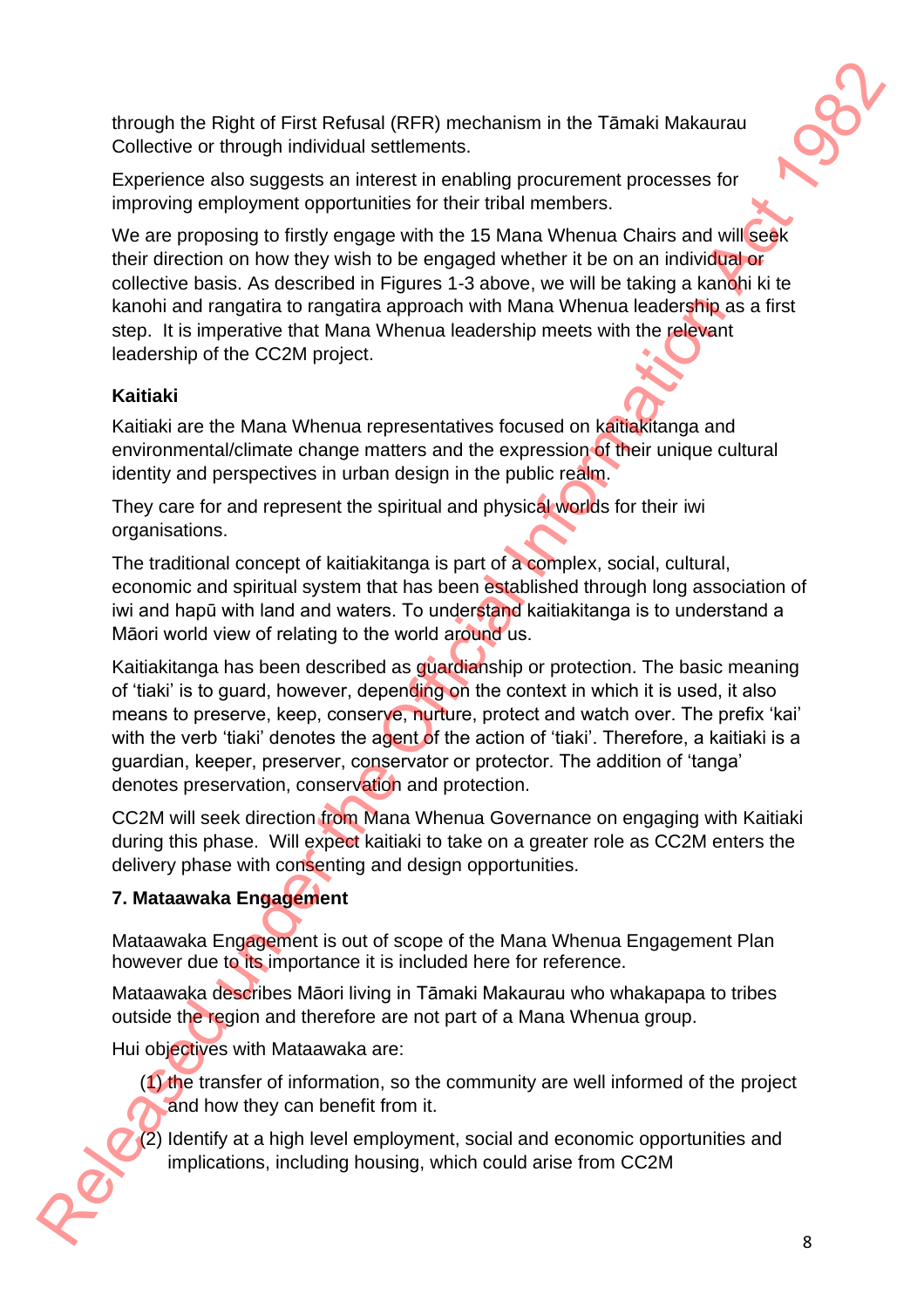- Mataatua Marae;
- Ngā Whare Watea Marae;
- Te Puea Marae.
- Papatūānuku Marae

#### **8. Māori Communications**

### **9. Timeframe**

|                                                                                               | There are many Mataawaka groups within the Tāmaki Makaurau region including<br>Urban Authorities, which were established to provide social services to Māori who<br>migrated to Tāmaki Makaurau particularly after World War 2. Within CC2M, the<br>Manukau Urban Authority for example has a strong presence in Māngere.   |
|-----------------------------------------------------------------------------------------------|-----------------------------------------------------------------------------------------------------------------------------------------------------------------------------------------------------------------------------------------------------------------------------------------------------------------------------|
| sports and recreation organisations.                                                          | There are also many other organisations providing services to Maori such as Hauora<br>or Māori health organisations, Kura Kaupapa Māori for education, employment,                                                                                                                                                          |
| Marae in Māngere Bridge.                                                                      | Within the CC2M project area there are also marae such as Mataatua Marae who<br>have a focal point for descendants of the Mataatua waka in Māngere and Te Puea                                                                                                                                                              |
| Engagement with Mataawaka will target specific marae including:                               |                                                                                                                                                                                                                                                                                                                             |
| Mataatua Marae;<br>$\bullet$<br>Ngā Whare Watea Marae;<br>Te Puea Marae.<br>Papatūānuku Marae |                                                                                                                                                                                                                                                                                                                             |
| community.                                                                                    | There are also a number of Kura Kaupapa Māori schools and Kohanga reo and Te<br>Wānanga o Aotearoa in Māngere where we would look to engage with the Māori                                                                                                                                                                  |
| Engagement as a dedicated parallel stream of work.                                            | Engagement with Mataawaka will occur at the same time as the Stakeholder                                                                                                                                                                                                                                                    |
| 8. Māori Communications                                                                       |                                                                                                                                                                                                                                                                                                                             |
|                                                                                               | Key messages through a dedicated Maori Communications specialist will be created,<br>shared and updated that are of interest, relevance, and are easily understood and<br>engaging for Mana Whenua leadership and Mataawaka. The specialist will also<br>work with the Board Chair as required and on Māori media requests. |
| later phases Mana Whenua will determine dialect requirements.                                 | Messages will be tailored to the audience in Te Reo Māori and Te Reo Pākehā and<br>collateral requiring Māori translations will be developed utilising Te Taura Whiri i te<br>reo Māori (the Māori Language Commission) Guideline's for Māori Orthography. In                                                               |
| 9. Timeframe                                                                                  |                                                                                                                                                                                                                                                                                                                             |
| September 2021                                                                                | An indicative Mana Whenua engagement timeframe is as follows for June-                                                                                                                                                                                                                                                      |
| Timeframe 2021                                                                                | <b>Proposed Engagement</b>                                                                                                                                                                                                                                                                                                  |
| June-July                                                                                     | 15 initial hui with Mana Whenua<br>leadership to gauge interest and<br>approach                                                                                                                                                                                                                                             |
|                                                                                               | Possible wānanga with Mana Whenua                                                                                                                                                                                                                                                                                           |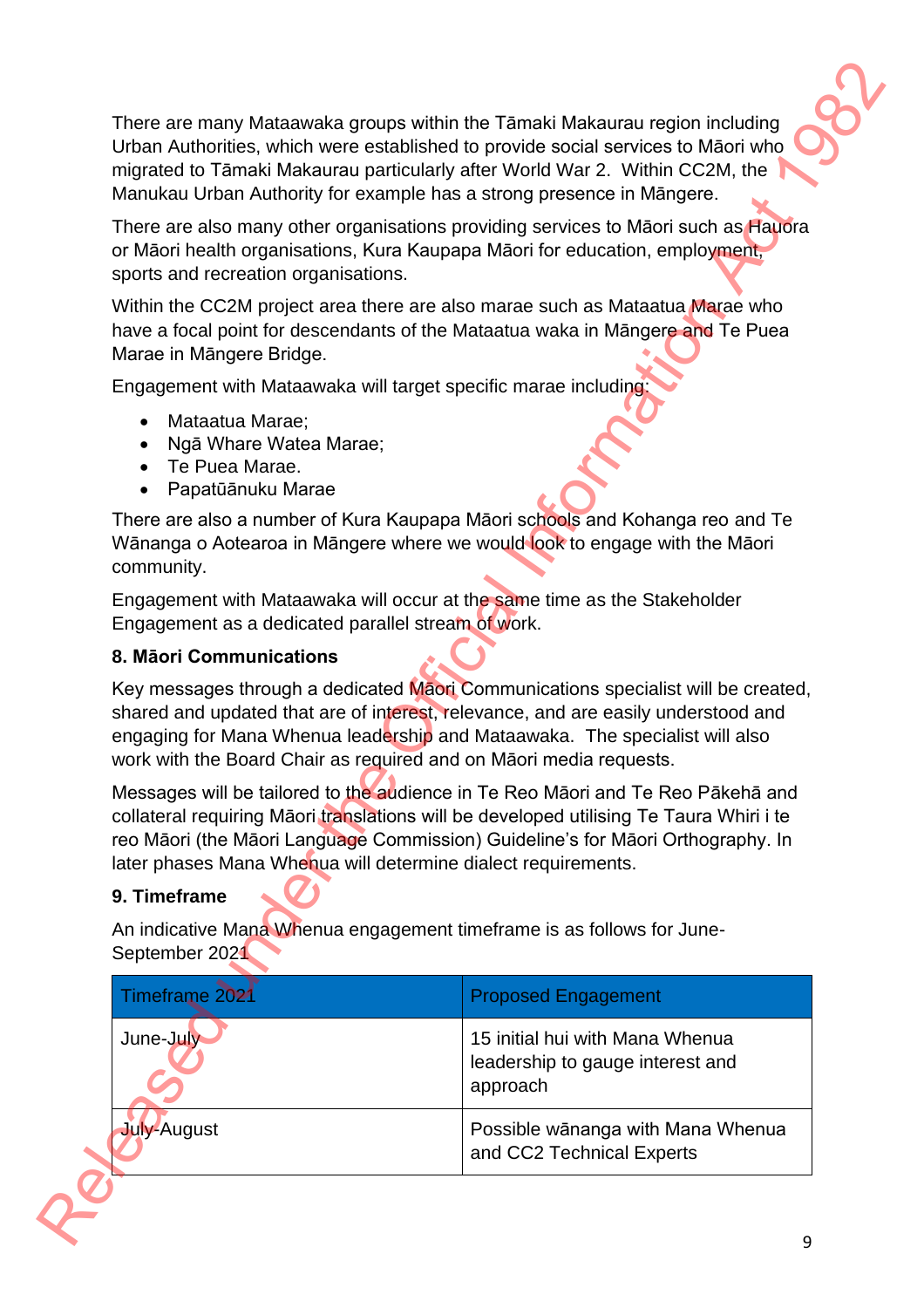|           | Feedback from Mana Whenua and<br>responding to Mana Whenua requests.<br>Māori Strategic Outcomes development                               |
|-----------|--------------------------------------------------------------------------------------------------------------------------------------------|
| September | Final technical report back<br>Final feedback from Mana Whenua<br>Finalise Māori Strategic Outcomes for<br>Business Case 30 September 2021 |

## **Managing Risks**

|                                                                                                         |                                                                                                                                                                                                                         | Feedback from Mana Whenua and<br>responding to Mana Whenua requests.<br>Māori Strategic Outcomes development                                                   |  |
|---------------------------------------------------------------------------------------------------------|-------------------------------------------------------------------------------------------------------------------------------------------------------------------------------------------------------------------------|----------------------------------------------------------------------------------------------------------------------------------------------------------------|--|
| September                                                                                               |                                                                                                                                                                                                                         | Final technical report back<br>Final feedback from Mana Whenua<br>Finalise Māori Strategic Outcomes for<br><b>Business Case 30 September 2021</b>              |  |
| <b>Managing Risks</b><br>The following risks have been identified in this phase                         |                                                                                                                                                                                                                         |                                                                                                                                                                |  |
| <b>Risk</b>                                                                                             | <b>Description</b>                                                                                                                                                                                                      | <b>Mitigation</b>                                                                                                                                              |  |
| High Risk: Lack of<br>progress in appointment<br>of Mana Whenua<br>representative for Board             | Desire to partner with<br>Mana Whenua is<br>compromised, perceived<br>as unimportant and not<br>genuine, risk to Board<br>decision-making<br>Possible misalignment<br>with advice and Mana<br>Whenua Engagement<br>Plan | Appointment to position to<br>be prioritised                                                                                                                   |  |
| High: Providing current<br>and relevant information<br>in a timely manner                               | <b>Discussion with Mana</b><br>Whenua leadership<br>compromised and<br>informed decisions<br>cannot be made due to<br>technical solution not<br>being sufficiently<br>developed                                         | Work closely with<br>business case<br>development to ensure<br>timely and accurate<br>information can be<br>produced for Mana<br>Whenua Engagement<br>purposes |  |
| High: Failure to include<br>Māori team in decision-<br>making or advice in<br><b>Establishment Unit</b> | Miscommunication and<br>poor advice being<br>developed that may set<br>wrong direction and risk<br>relationship and<br>partnering approach                                                                              | Include Māori team in<br>decisions to minimise risk                                                                                                            |  |